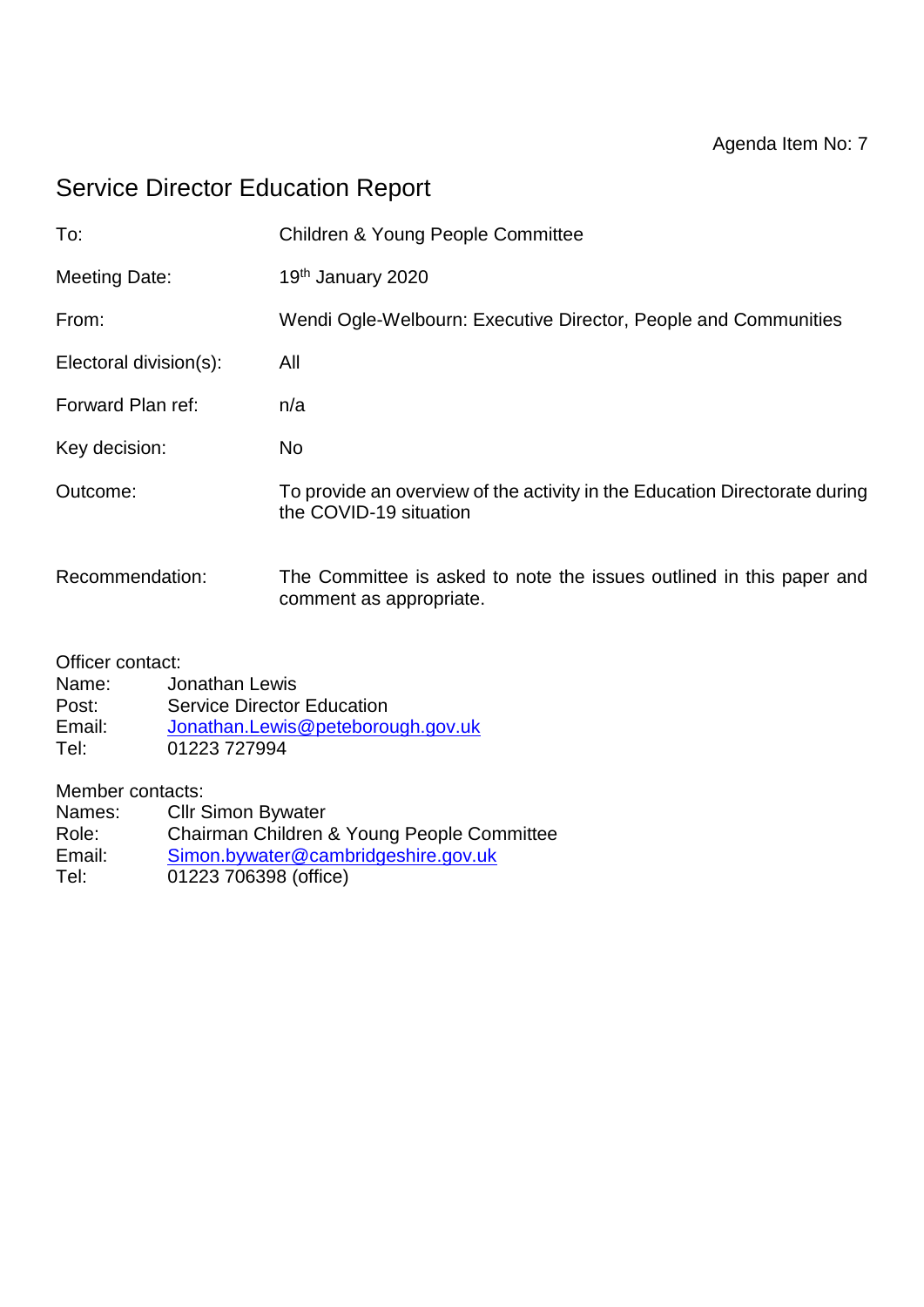# 1.0 BACKGROUND

1.1 The purpose of this report is to outline the latest position on COVID-19 and restarting education in Cambridgeshire. The report also outlines key service updates / topical issues from across the Education Directorate so members are fully briefed on the challenges we face moving forward in the second half of the autumn term.

# 2.0 Update on COVID-19 and Education

- 2.1 From the 20<sup>th</sup> March 2020, schools, colleges and settings were formally closed. During the spring and summer term, they opened first to critical worker and vulnerable children before wider opening to children in early years, reception, year 1, year 6 and years 10 and 12. On the 1<sup>st</sup> September, schools and settings formally reopened in line with the Education Act 1996. Restarting education for the Spring term was initially delayed for secondary schools but on the  $6<sup>th</sup>$  January following an announcement by the Prime Minister, schools were closed again and moving to a mixture of remote learning and inschool support for vulnerable and critical worker children. Early years settings and special schools remain open during this time.
- 2.2 The latest highlight report for responding to the COVID-19 position can be found in Appendix 1.

Key issues to note are –

- The issues we have faced with staff and perceived risk around the current rate of Covid-19 cases in the community. There has been significant challenge to the government nationally by two of the largest trade unions which have education members.
- National guidance has been slow and confusing for leaders. The Local Authority, Diocese and Academy Trusts have had to make judgements on opening schools based upon ensuring the safety of staff and pupils.
- The decisions to keep early years provision fully open creates a number of challenges from a perspective of safety and financial viability.
- There remains a lack of clarity in relation to the provision of laptops / devices for remote learning and the government support for free school meals.
- We have sought to limit numbers in schools as there is a risk that admitting all vulnerable and critical worker children will be counter the messages about staying home and minimising contact.
- 2.3 The current Covid-19 situation will be monitored on a bi-weekly basis, at ward and school catchment area. If we determine in a locality that there is a high and increasing trend in infection levels, we will seek support from the Department for Education to close the school and move to a complete remote learning model. This information will be shared with schools to inform their risk assessments.
- 3. Key Service Updates

Key Stage 4 and 5 Outcomes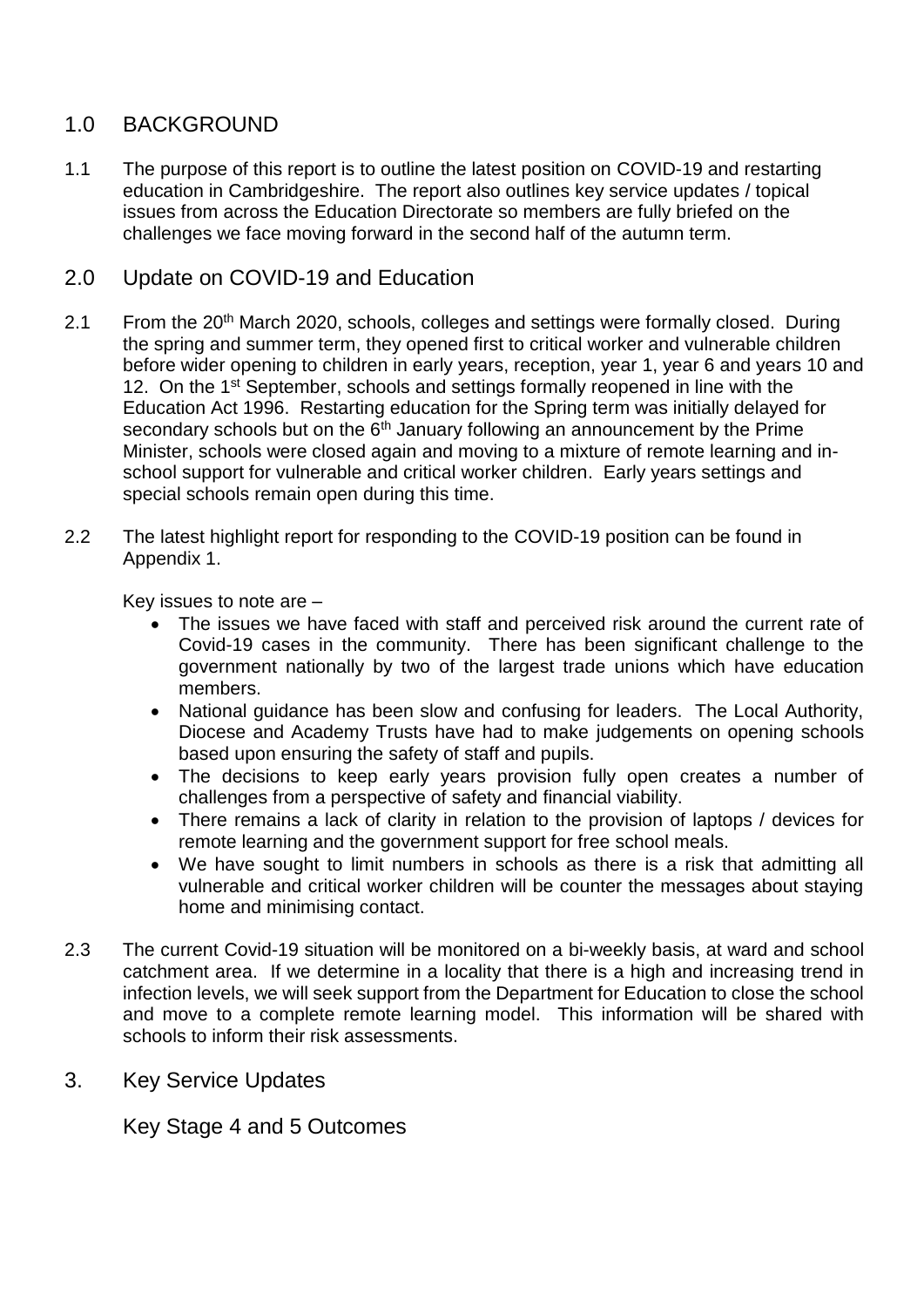- 3.1 The ongoing Covid-19 pandemic had a major impact on formal assessment in 2020 with Primary Assessments, including the Key Stage 1 (KS1) and Key Stage 2 (KS2) SATs, being cancelled and both GCSE and A-Level examinations being replaced with centre assessed grades as of 18 March 2020. The resultant GCSE and A-Level grades would then be standardised by an algorithm to ensure that the distribution of outcomes was similar to that seen in previous years.
- 3.2 There were several consistency issues with this grading including the fact that unlike KS1 and KS2 Teacher Assessments (TA), there is no mechanism in place to externally moderate judgements made by GCSE teachers; prior education reforms had reduced/removed the coursework element from examinations and the fact that schools set their own internal mock examinations. These factors contributed to the design of the results algorithm and this in turn lead to widespread anomalies and injustices in the final outcomes. The problems with the reported A Level grades led to a U-turn on results and pupils received the higher of their centre assed grades or algorithm based grades. Therefore, extreme caution should be used when comparing this year's outcomes with those of previous years. There is not the level of analysis we normally have and we have not worked at individual school level owing to these issues.

GCSE

- 3.3 Two of the core national and local authority (LA) benchmarks for GCSE outcomes is the proportion of pupils achieving a good pass (grades 9-5) or a pass (grades 9-4) in both GCSE English and Maths.
- 3.4 Historically, outcomes in Cambridgeshire have been above the national (See charts below – note that they show the national outcomes for state funded schools/academies which are higher than those for all schools).
- 3.5 In Cambridgeshire, 51.2% of pupils achieved a good pass in both English and Maths GCSE, compared with 49.9% of pupils nationally at state funded schools/academies (see chart 1). 72.8% of pupils achieved a pass in both GCSE English and Maths compared with 71.2% (see chart 2).
- 3.6 At district level for a pass in both English and Maths GCSE outcomes were highest in South Cambridgeshire (80.1%) and lowest in Fenland (62.3%). The pattern was similar for a good pass; South Cambridgeshire 63.3% and Fenland (36.1%).

Chart 1. The proportion of pupils achieving a good pass (grades 9-5) in both GCSE English and Maths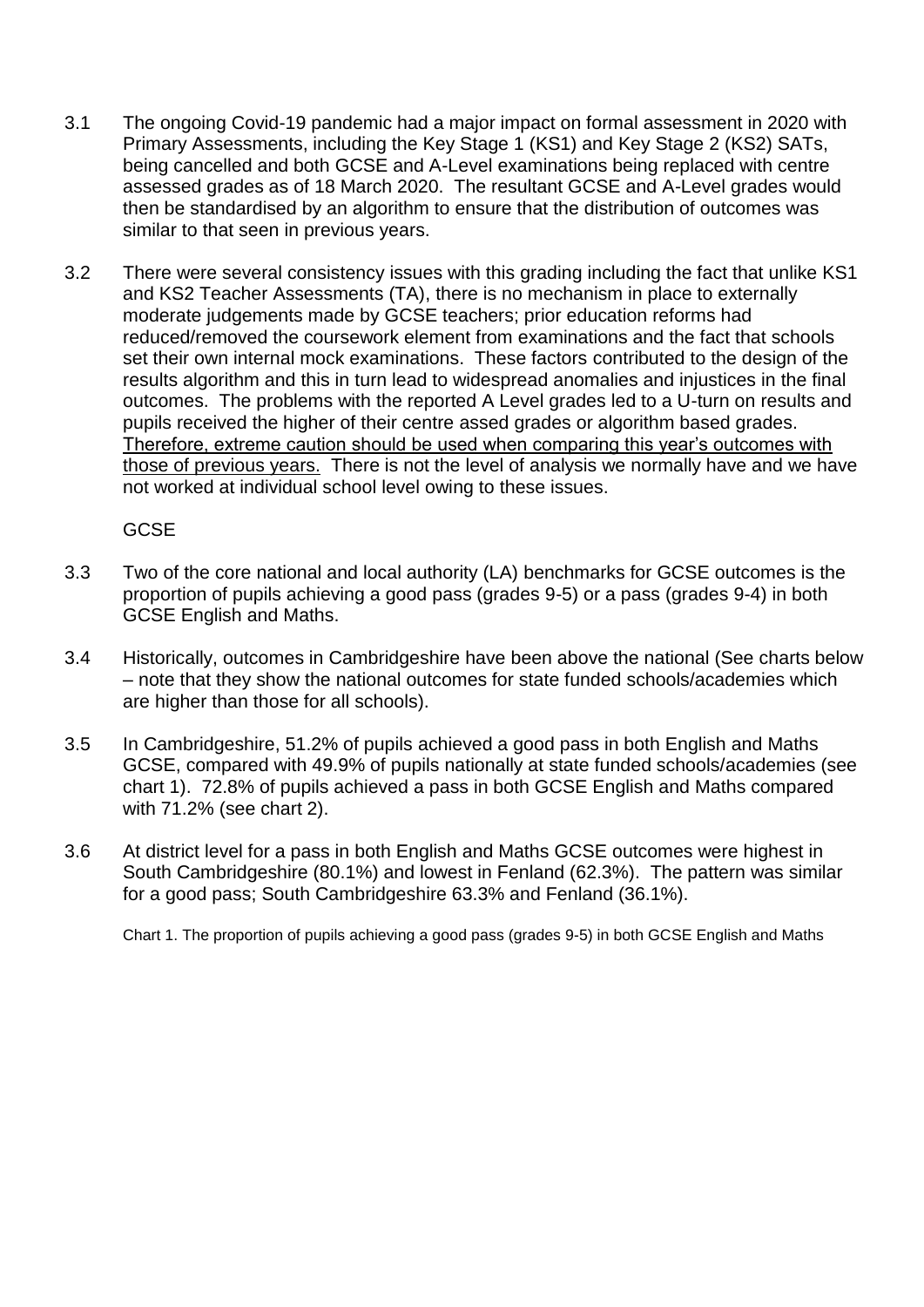

Source: *DFE LAIT and DfE KS4 performance data published 26 November 2020*



Chart 2. The proportion of pupils achieving a pass (grades 9-4) in both GCSE English and Maths

Source: *DFE LAIT and DfE KS4 performance data published 26 November 2020*

3.7 Patterns are similar for the proportion of pupils achieving the English Baccalaureate (GCSE passes in English and Maths, in Science, a Modern Foreign Language and either of History or Geography). Cambridgeshire continues to be above the levels seen nationally and regionally (see chart 3).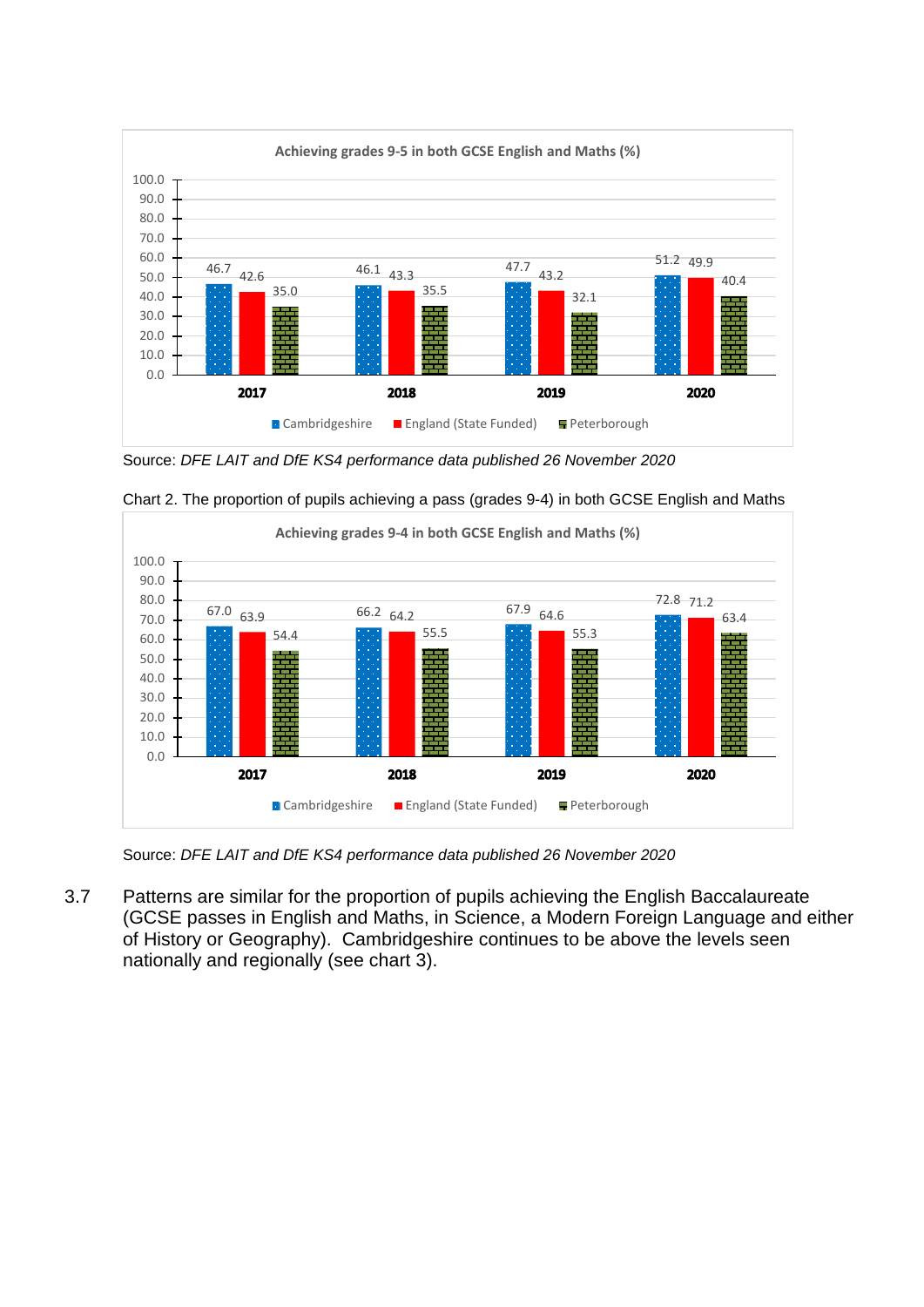#### 3.8 At district level outcomes were highest in Cambridge City (47% of pupils achieved the English Baccalaureate with grades 9-4) and lowest in Fenland (11.6%).



Chart 3. The proportion of pupils achieving the English Baccalaureate with grade 9-4 passes.

Source: *DFE LAIT and DfE KS4 performance data published 26 November 2020*

- 3.9 The two other benchmarks for GCSE outcomes are attainment 8 and progress 8 the former is a measure of how well pupils have done in their GCSE results (it converts pupil grades into an average point score). The latter shows how pupils have done compared with other children in England who started with similar attainment at in KS2. For the reasons outlined above, caution should be exercised when comparing this year's figures with those from previous years.
- 3.10 Attainment 8: As with the previous measures, performance in Cambridgeshire is marginally above the level seen nationally and regionally.
- 3.11 At district level, outcomes were highest in South Cambridgeshire (56.9pts) and lowest in Fenland (44.4pts).
- 3.12 Progress 8: Due to the change in methodology and the consistency issues raised above, the Department for Education are not calculating Progress 8 Scores for 2020. Also note that there are no school performance tables for 2020.

A-Level

- 3.13 As media coverage highlighted this year's A-Level results share many of the consistency issues seen in the GCSE results. This is reflected in the fact that several of the national benchmarks have seen large increases this year. Therefore, extreme caution should be used when comparing this year's outcomes with those of previous years. The figures reported below include students attending colleges.
- 3.14 One benchmark for A-Level outcomes is the proportion of students achieving at least 2 A-Level or equivalent qualifications – this is the minimum requirement for many universities when considering mature students who have left education and then gained experience elsewhere before deciding to continue their studies. Levels in Cambridgeshire continue to be above those seen nationally and regionally.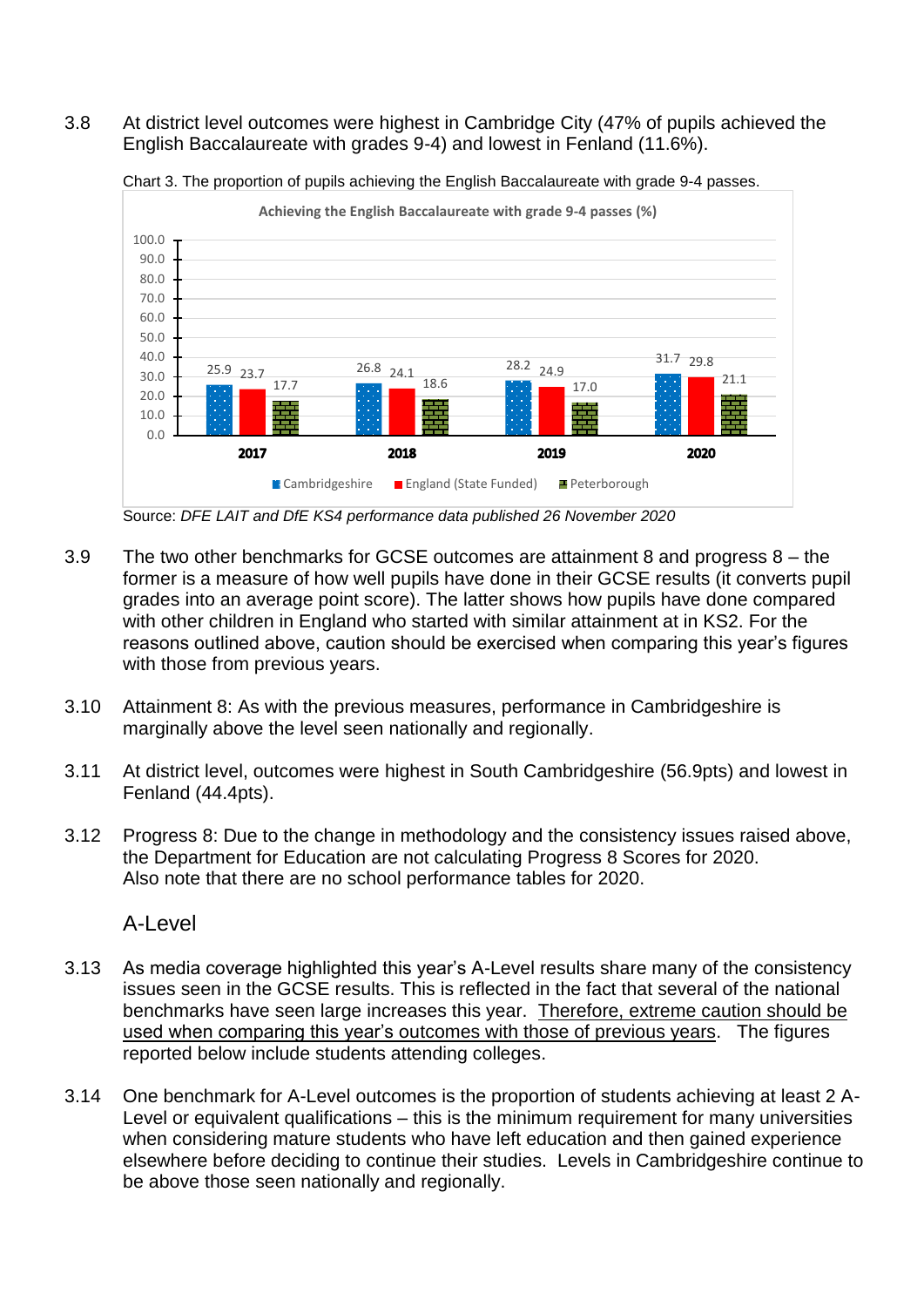

Chart 5. The proportion of students achieving at least two A-Levels

Source: *DFE LAIT and DfE KS5 performance data published 26 November 2020*

- 3.15 A more rigorous benchmark for performance at A-Level is the proportion of student achieving grades AAB or better at A Level, of which at least two are in facilitating subjects – subjects used by Russel Group Universities when making offers. Locally and nationally, these outcomes have fluctuated as more rigorous examinations were introduced but had started to improve again ahead of 2020. As with other post-16 measures Cambridgeshire is usually above outcomes both nationally and regionally.
- 3.16 To help to compare different types of Post-16 examinations and qualifications (e.g. academic and technical) outcomes can also be converted to Average Point Scores. The patterns for Average Point Scores per entry have also fluctuated over time as more rigorous examinations have been introduced. (Note that a single grade C at A-Level has a value of 30 points).



Chart 7. Average Point Scores per Entry (Level 3 Qualifications)

Source: *DFE LAIT and DfE KS5 performance data published 26 November 2020*

Destinations of Key Stage 4 Students in 2018/19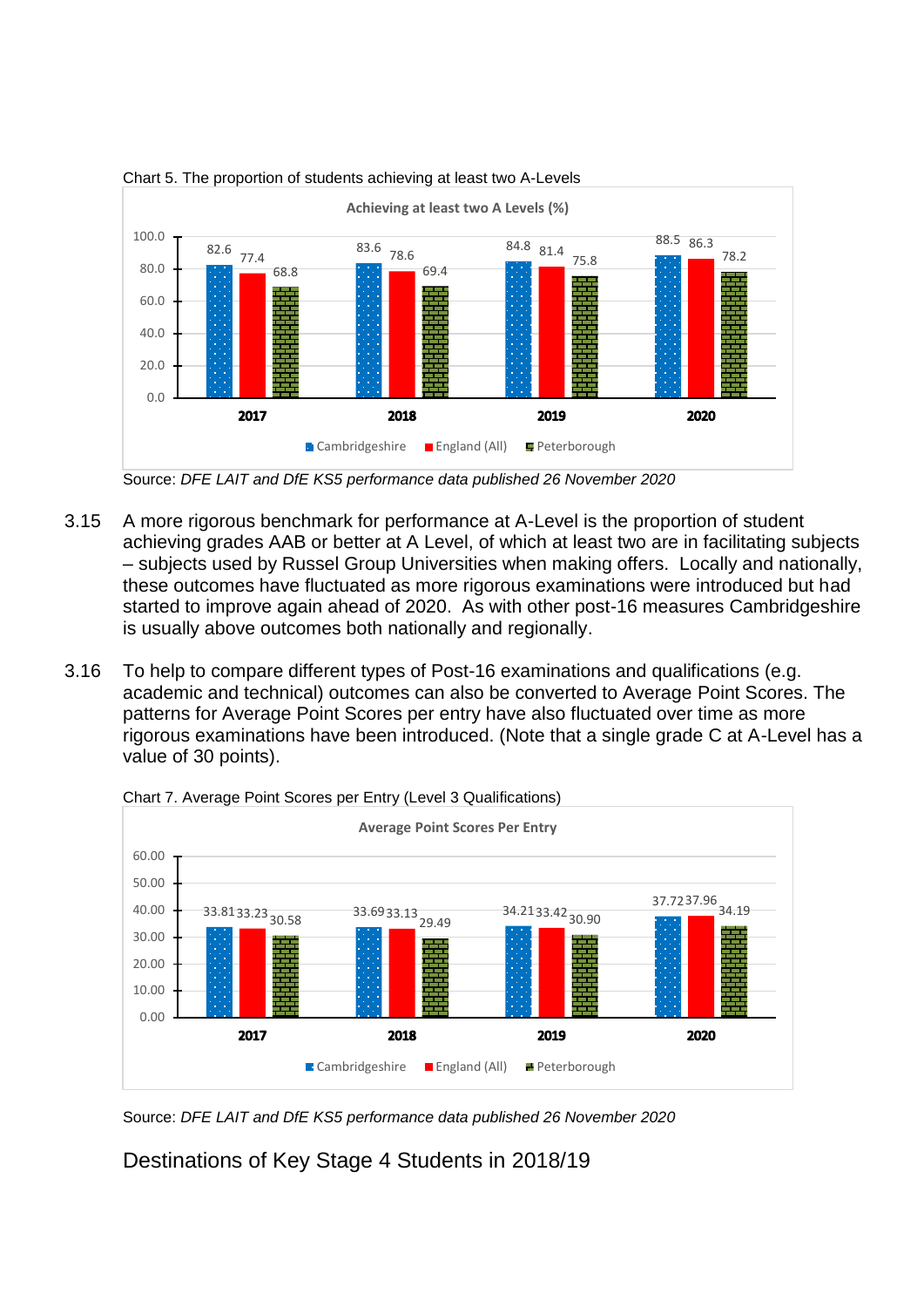- 3.17 Key stage 4 destination measures follow pupils who were at the end of key stage 4 study (GCSE and equivalent qualifications) in 2017/18, and reports their destinations in the following academic year (2018/19). Due to the time needed to collect and collate this data, there is a lag on these figures but this is the latest set that has been published.
- 3.18 They show the percentage of pupils going to an education, apprenticeship or employment destination. To be counted in a destination, young people have to have sustained participation for a 6 month period in the destination year. The headline statistics refer to pupils leaving state-funded mainstream schools in England.
- 3.19 Not all pupils achieve a sustained destination by staying in education, employment or apprenticeships for at least two terms, but in most cases some data exists on their activity in the destination year. Overall, there is activity information on 99% of the national cohort.
- 3.20 In 2018/19, 94% of the Cambridgeshire end of KS4 cohort from 2017/18 were in sustained education or employment in-line with the levels seen nationally and regionally. At district level, the figures varied from 93% in Fenland to 5% in South Cambridgeshire.
- 3.21 These figures break down to:
	- A sustained education destination: Cambridgeshire 86%, National 87%.
	- A sustained apprenticeship: Cambridgeshire 4%, National 4%
	- A sustained employment destination: Cambridgeshire 4%, National 3%
	- Destination not sustained: Cambridgeshire 5%, National 5%
	- Activity not captured in the data: Cambridgeshire 1%, National 1%
- 3.22 At district level the level of 'apprenticeships' varied from 2% in Cambridge City to 7% in East Cambridgeshire. The highest level of 'in sustained employment' was in Huntingdonshire (5%) and the highest level of 'destination not sustained' was Fenland  $(6%)$ .

# Winter Grant

- 3.23 We have issued 40,204 supermarket vouchers (for a total of £30) to families across Cambridgeshire for the two weeks of the Christmas holidays. These were issued to those families meeting the low income criteria for the following benefits:
	- Free school meals
	- Funded childcare for 2 year olds
	- Early years pupil premium
	- 16-19 bursary fund / free school meal scheme.
- 3.24 The scheme also had 3,236 individual applications for additional support from families across Cambridgeshire and Peterborough. Support requests include food, household energy bills, clothing, blankets, shoes, and white goods.
- 3.25 Over 2000 contacts were received by our [Winter Support](mailto:Winter.support@cambridgeshire.gov.uk) contact link and advice was given to all.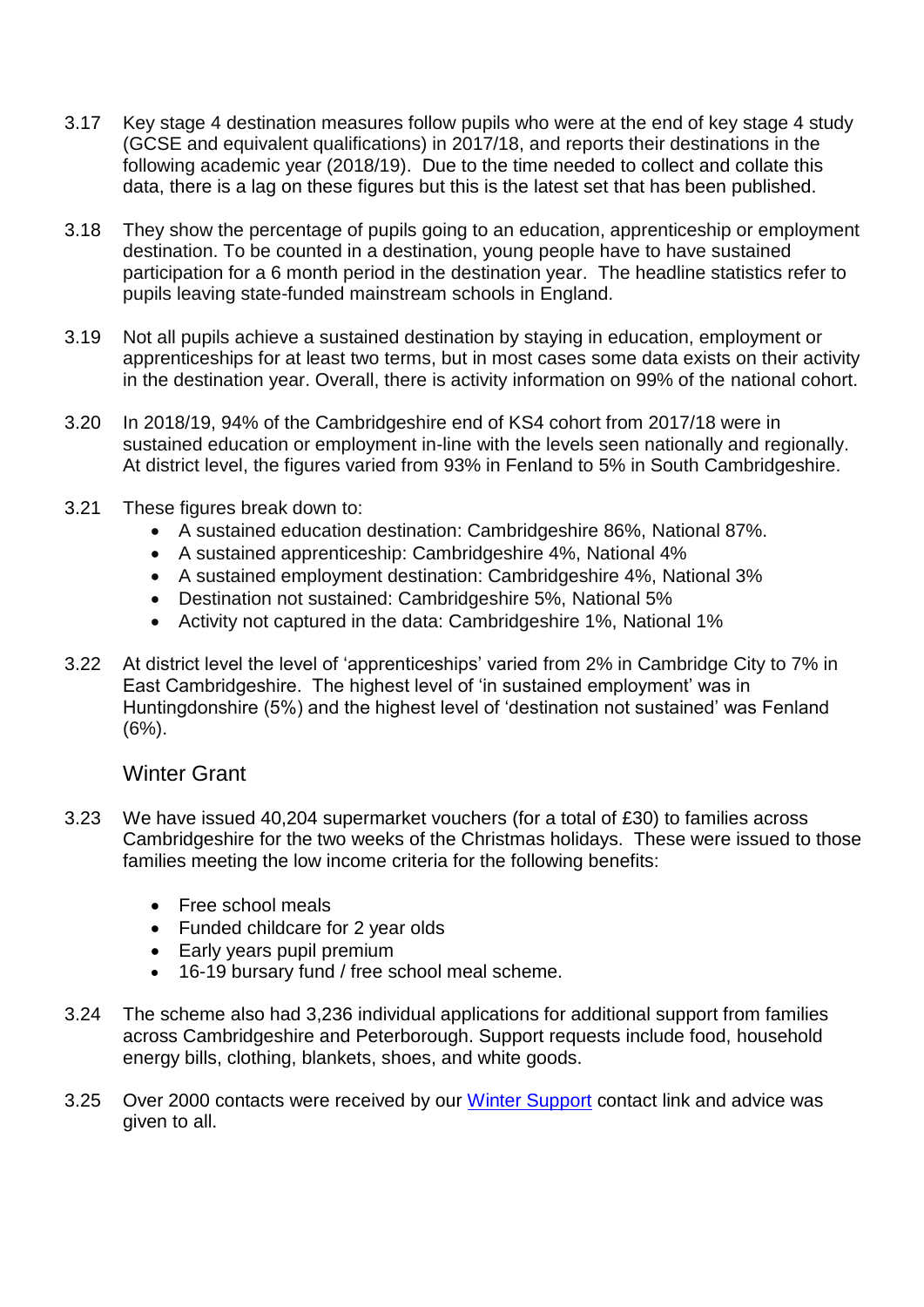- 3.26 The scheme saw over 180 new successful applications for free school meals (FSM) during last 3 weeks of December.
- 3.27 We have identified that the provision of Universal Infant Free School Meals to all pupils in reception, Year 1 and Year 2 has meant that many parents have not signed up for free school meal entitlement. This has impacted schools budgets and also meant that pupils' premium children are understated. We have also seen that siblings not always signed up automatically when one qualify. We have issued guidance to schools.
- 3.28 We are currently reviewing the financial commitment to date and we intend running the scheme again in February half term.

#### **4. ALIGNMENT WITH CORPORATE PRIORITIES**

#### 4.1 **A good quality of life for everyone**

4.1.1 Providing high quality education should enhance the skills of the local workforce and provide essential childcare services for working parents or those seeking to return to work. Schools and early years and childcare services are providers of local employment.

#### 4.2 **Thriving places for people to live**

4.2.1 There are no significant implications for this priority.

#### 4.3 **The best start for Cambridgeshire's Children**

4.3.1 There are no significant implications for this priority.

#### 4.4 **Net zero carbon emissions for Cambridgeshire by 2050**

4.4.1 There are no significant implications for this priority.

### **5. SIGNIFICANT IMPLICATIONS**

#### 5.1 **Resource Implications**

5.1.1 There are no significant implications.

#### 5.2 **Procurement/Contractual/Council Contract Procedure Rules Implications**

- 5.2.1 There are no significant implications.
- 5.3 **Statutory, Legal and Risk Implications**
- 5.3.1 There are no significant implications.

#### 5.4 **Equality and Diversity Implications**

5.4.1 There are no significant implications.